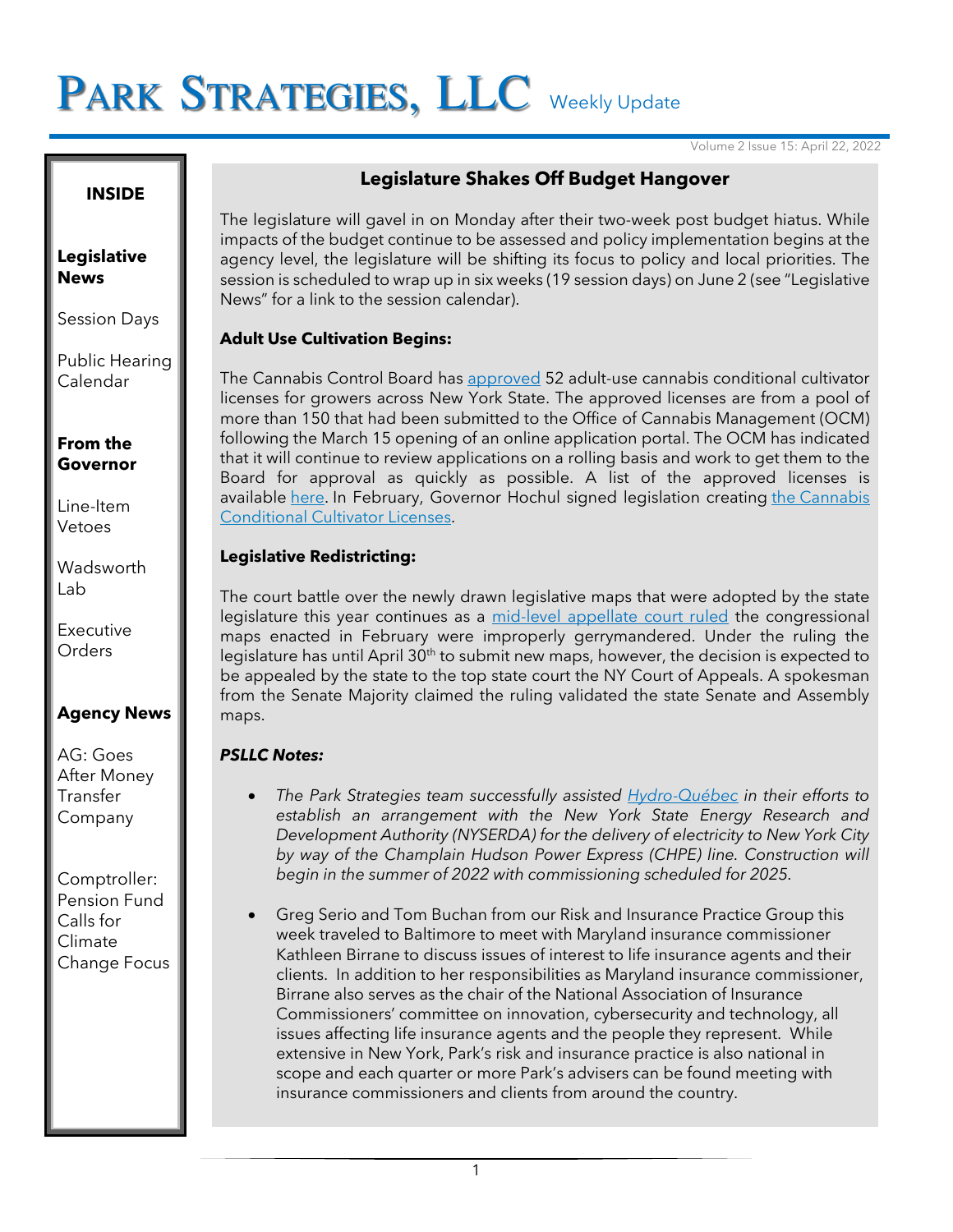# **PSLLC** Weekly Update Volume 2 Issue 15:



## **Legislative News**

## **Legislative Activity**

The Legislature was not in session this week. However, they are scheduled to return to session next week on the 25th, 26th, and 27th.

The *2022 Legislative Calendar* can be accessed [here.](https://www.nyassembly.gov/leg/docs/sessioncalendar_2022.pdf)

## **Public Hearings**

No public hearings are currently scheduled for either house of the legislature. The public hearing calendar can be accessed [here.](https://www.nyassembly.gov/leg/?sh=hear)

## **From the Governor**

## **Budget Line-Item Vetoes**

Governor Hochul [announced](https://www.governor.ny.gov/news/governor-hochul-vetoes-33-legislative-additions-fy-2023-enacted-budget) 33-lineitem vetoes in accordance with Article VII of the State Constitution. The full list of vetoes is available [here.](https://www.governor.ny.gov/sites/default/files/2022-04/FY_2023_Enacted_Budget_Vetoes_0.pdf)

### **Wadsworth Public Health Lab Project Begins**

The Governor [announced](https://www.governor.ny.gov/news/governor-hochul-announces-first-phase-new-750-million-wadsworth-public-health-laboratory) the award of an initial design contract to advance the creation of a new state-of-the-art public health laboratory on the Harriman State Office Campus Complex in Albany. The state has allocated \$750 million for the project.

## **Executive Orders:**

EO 11 which implements a state of disaster emergency was extended through May 15, 2022 via EO [11.5.](https://www.governor.ny.gov/executive-order/no-115-declaring-disaster-emergency-state-new-york)